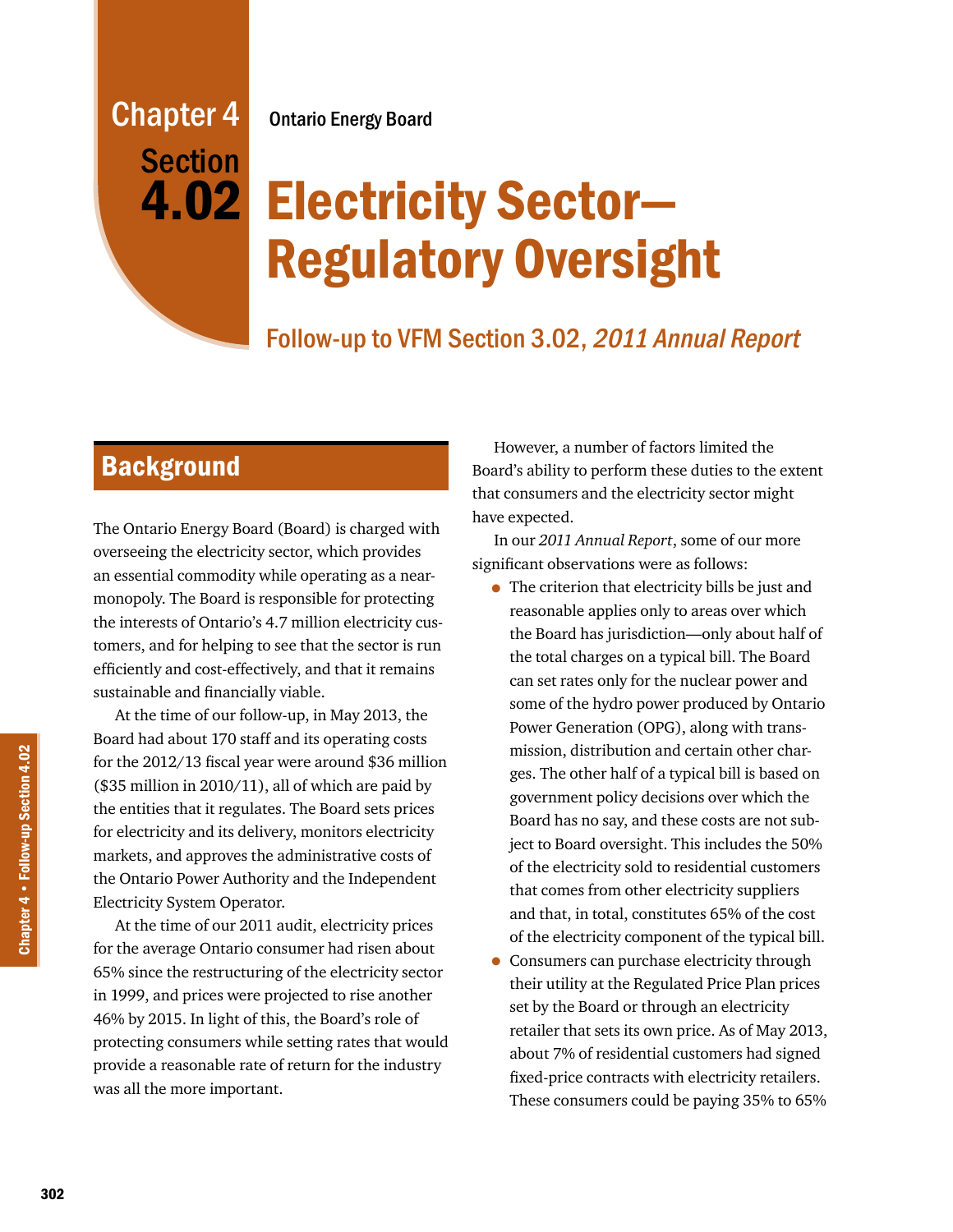more for their electricity than they would pay had they not signed those contracts. In the last five years, the Board has received 16,200 complaints from the public, the overwhelming majority of them about electricity retailers. Issues included misrepresentation by sales agents and forgery of signatures on contracts. Although the Board follows up on complaints, it has taken only a limited number of enforcement actions against retailers.

- In areas in which it has jurisdiction, the Board sets rates using a quasi-judicial process that requires utilities and other regulated entities, such as OPG and Hydro One, to justify any proposed rate changes at a public hearing. Many small and mid-sized utilities say the cost of this process—\$100,000 to \$250,000 per application—can be as much as half the revenue increase sought in the first place. These costs, generally incurred every four years, are recovered from consumers.
- Individuals or organizations wishing to participate in the hearings on behalf of consumers can obtain intervenor status, and can qualify for reimbursement of their expenses. However, many of the utilities and other regulated entities that have to reimburse the intervenors say the number of requests that they receive can be onerous, the cost of providing detailed information to the intervenors is high, and they want the Board to better manage this process.

We made a number of recommendations for improvement and received commitments from the Board that it would take action to address our concerns.

## Status of Action Taken on Recommendations

Substantial progress has been made on implementing almost all of the recommendations we made in our *2011 Annual Report*. For example, the Board completed an internal review of its current processes as we had recommended, examining things such as rate-setting, reporting, and communications with ratepayers and industry participants. Information available on its website has been improved as a result. The Board also has engaged consultants to assist in its process review. This review has yielded a number of additional recommendations (to, for example, establish a standard process for rate applications with the necessary controls to minimize the instances of deviations and exceptions), and the Board has developed action plans to address these. Some changes have already been implemented and more are planned throughout the 2013/14 fiscal year.

The status of the actions that the Board had taken at the time of our follow-up is summarized after each recommendation.

## CHARGES SUBJECT TO REGULATORY **OVERSIGHT**

#### Recommendation 1

*To enhance the cost-effectiveness of its rate-setting process, the Ontario Energy Board should:* 

- *work with the regulated entities to address their concerns about the cost and complexity of the current rate-setting filing requirements and the impact on their operations; and*
- *better co-ordinate and evaluate intervenor participation in the rate-setting process in an effort to reduce duplication and time spent on lower-priority issues.*

#### **Status**

The Board has taken action to substantially address both parts of this recommendation.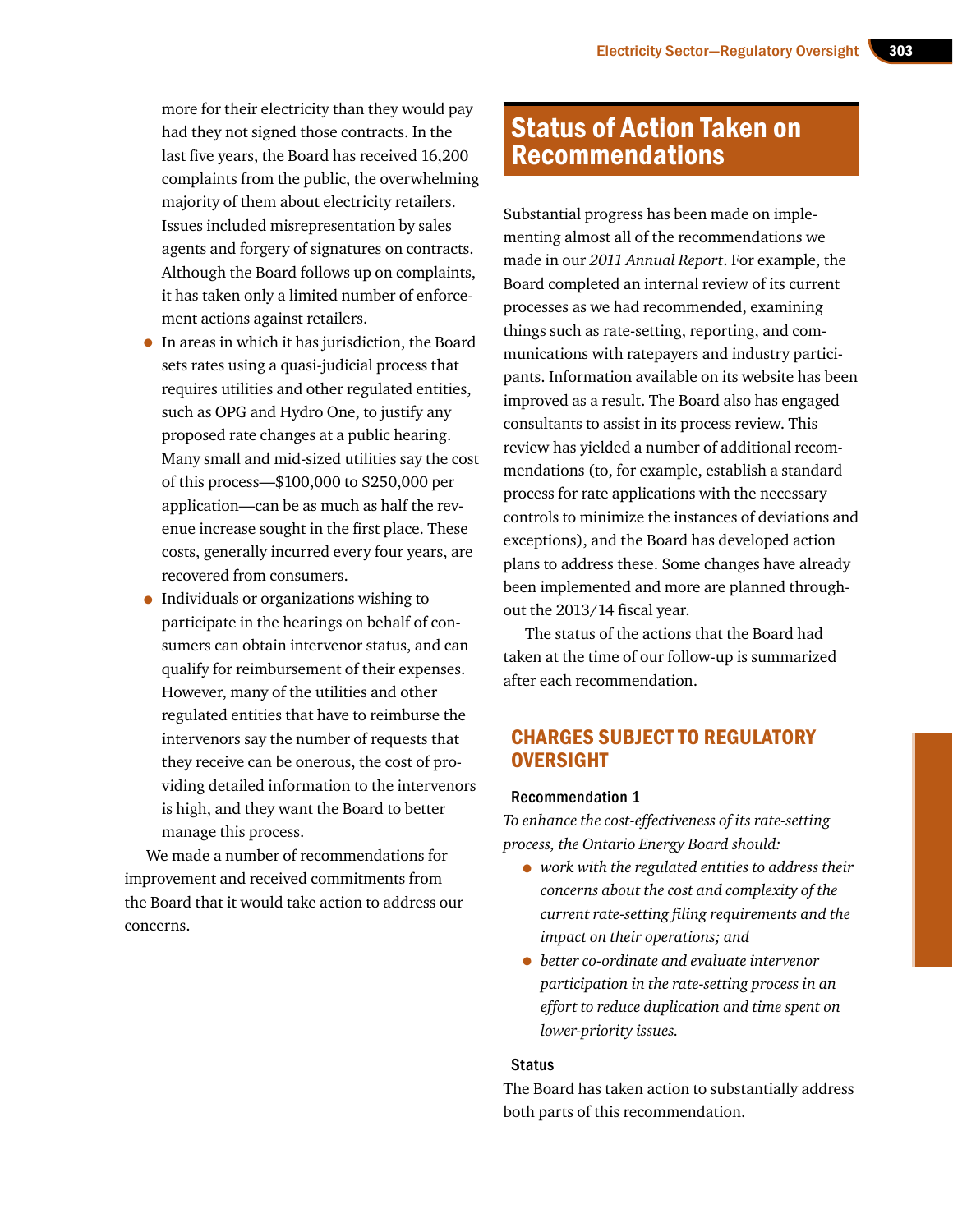The Board completed a comprehensive review of its rate-application processes with a view to improving their effectiveness and efficiency. The review considered the respective roles of staff, Board members, applicants and intervenors.

During the 2012/13 fiscal year, the Board identified a need for additional improvements to its rate-application process and engaged a consultant to assist with a review. The consultant met with groups of regulated entities, intervenors, Board members and staff to identify the most pressing issues. The consultant's recommendations were delivered in October 2012 and the Board has developed an action plan to address them.

Some initiatives the Board has under way that specifically address the concerns we raised in our *2011 Annual Report* include the following:

- The Board created a checklist to help rateapplicants ensure that electricity cost-ofservice applications are complete when they are filed. Having properly completed applications at the time of hearings should reduce the number of interrogatories and other rounds of discovery. The Board was also working on amendments to its filing requirements that would make clearer what must be filed and to eliminate filing requirements that are not material. The revised filing requirements were scheduled to be released in late 2013.
- The Board has been testing a number of different approaches to the discovery process for rate applications to help it determine the most efficient processes to use under different sets of circumstances. For example, it completed a pilot project where Board staff file interrogatories first, then responses are received from the applicants, and then intervenors file interrogatories. It found that this approach is most appropriate when there are significant technical issues on which Board staff would be taking the lead. Another pilot tested having Board staff submit their interrogatories once the applicant has provided a response to intervenors' interrogatories.

## CHARGES NOT SUBJECT TO REGULATORY OVERSIGHT

#### Recommendation 2

*To help ensure that the interests of consumers are protected with respect to those charges not subject to Ontario Energy Board (Board) oversight and regulation, the Board should:* 

- *encourage the Ministry of Energy (Ministry) and the Ontario Power Authority (OPA) to consult with it on a more timely basis with respect to the interests of consumers in all energy-supply and pricing undertakings by the Ministry and the OPA;*
- *work more proactively with the Independent Electricity System Operator (IESO) to address the high-priority recommendations from the Market Surveillance Panel (MSP); and*
- *clearly explain the reason for each charge on consumer power bills, identify the entity receiving the proceeds from each charge, and disclose whether the Board has any oversight role relating to the charge.*

#### **Status**

All three aspects of this recommendation have been substantially implemented.

The Board has been meeting with the Ministry on a monthly basis and with the IESO and OPA on a quarterly basis to review issues of common interest, including all energy supply and pricing undertakings of interest to consumers, and to share ideas and perspectives on energy supply and related issues. In addition, the IESO and OPA are included on several Board-sponsored working groups and other forums where their participation has been deemed appropriate.

In 2011, the Board began a correspondence with the IESO regarding the recommendations the MSP made in its report. It requested and received in writing the following information from the IESO:

• steps the IESO intends to take in response to any recommendations made to it in the MSP report;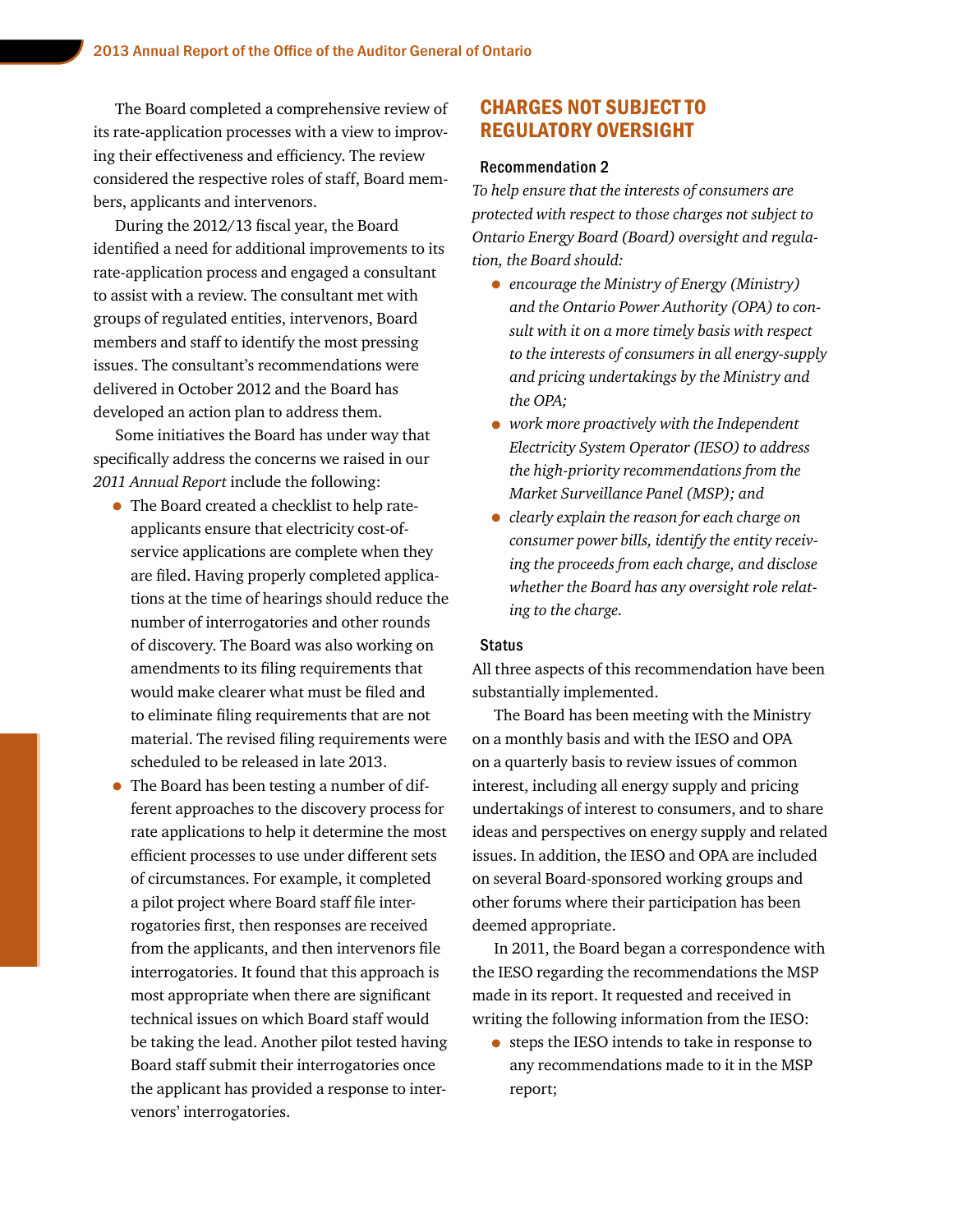- estimated timelines for completion of those steps; and
- whether, in the IESO's view, any actions or market rule amendments beyond those noted in the MSP's report should be taken.

The Board has undertaken a similar correspondence with the OPA regarding any MSP recommendations directed at that agency. Board correspondence with the IESO and the OPA regarding MSP reports and recommendations is available on the Board's website.

The Board has also taken steps to better educate consumers about the charges on their electricity bills. Following our recommendation, it has updated the explanation for each line item on the sample electricity bill on its consumer website to include the reason for the charge, the entity receiving the proceeds from the charge, and whether the Board has any oversight role relating to the charge.

## CONSUMER PROTECTION

#### Recommendation 3

*To ensure that consumers are protected and that they have the information they need to understand their electricity bills, the Ontario Energy Board should:* 

- *review its current educational and communication programs and make the appropriate adjustments to meet consumer information needs;*
- *consider initiating limited proactive compliance reviews focusing on high-risk areas;*
- *work with utilities to streamline reporting requirements, including the timing and frequency of reporting; and*
- *determine whether appropriate deterrent actions in those areas that have generated frequent legitimate consumer complaints can be implemented.*

#### **Status**

The Board has completed its review and is in the process of implementing appropriate adjustments to its consumer information materials. In 2012,

it reviewed its current communications strategy, examining best practices in the areas of regulatory and adjudicative communication, consumer education and engagement, and internal processes for dealing with consumer inquiries and feedback. The Board also engaged a consultant to conduct a review of its communications role as well as its external and internal communications tools and practices. The consultant delivered recommendations in January 2013 and the Board developed an action plan to address them. The Board implemented the first set of recommended changes during the 2012/13 fiscal year, adopting plain language for external communications and a visual storytelling approach to explain complex concepts. The Board expected many of the remaining changes to its communications approach to be implemented during 2013/14, though some changes, such as the redesign of the website, may take longer.

The Board also has made substantial progress in addressing our recommendation that it consider limited proactive compliance reviews focusing on high-risk areas. It engaged a consultant in September 2012 to support the development and implementation of a risk-based approach to compliance intended to increase consumer confidence by ensuring that retailers and marketers are following customer service and consumer protection rules. Under this approach, the Board should, for example, develop key performance indicators to ensure that actions taken to combat non-compliance in areas of high-priority risks are effective. The Board was also developing a compliance plan outlining initiatives for 2013/14 based on the highpriority risks that were identified in the risk assessment. Examples of the initiatives include certificate inspections, in-person sales inspections and review of marketing materials. It expected to complete the compliance plan by the end of 2013.

The Board has substantially implemented our recommendation that it work with utilities to streamline reporting requirements. In 2012 it completed a review of its reporting and recordkeeping requirements for electricity distributors,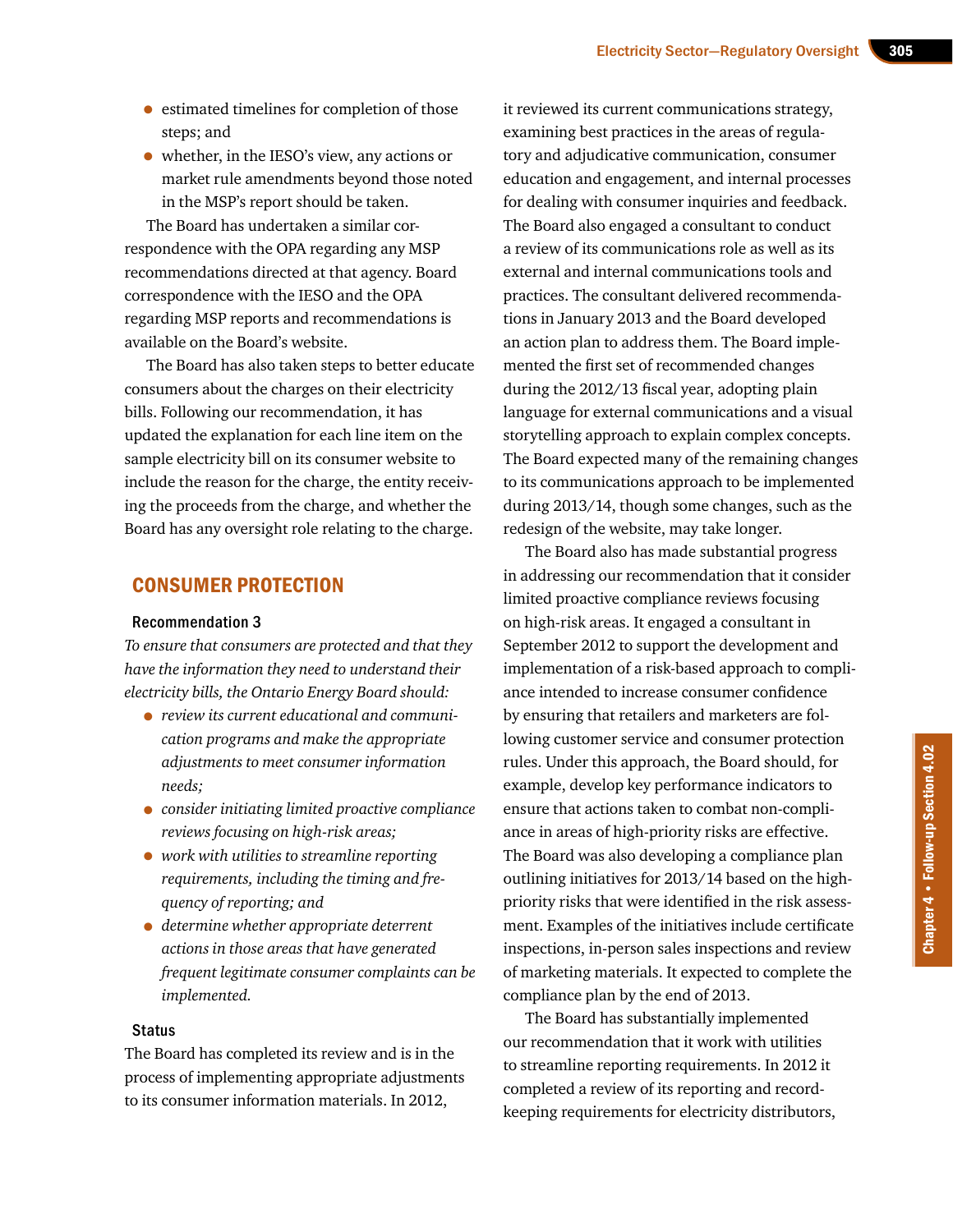which looked at possible ways to make the process more efficient by reducing the amount of data that distributors are required to file with the Board. The review considered issues such as the timing and frequency of reporting, areas of potential redundancy, and areas needing clarification. In December 2012, the Board implemented a number of amendments to the requirements that resulted from this review that are available on its website.

Released in October 2012, the Renewed Regulatory Framework for Electricity report is to help guide the Board in setting rates for electricity distributors and transmitters, balancing the need for significant investment in the sector with consumer expectations for reliable service at a reasonable price. The Board's review of distributor performance and benchmarking in the context of the Renewed Regulatory Framework for Electricity is still ongoing, and at the time of our follow-up the Board was in the process of developing a scorecard to measure the performance of each distributor in several key areas, which it expected to implement by the end of 2013.

The Board has made substantial progress with respect to our recommendation on deterrence. In 2011, it created a dedicated complaints group within its Compliance & Consumer Protection business unit to analyze complaint data and identify areas or practices that are the subject of frequent complaints. A summary of complaint numbers and key issues is available on the Board's website.

The Board has also been using complaint analysis to identify best practices—for example, in cases where consumers whose requests to cancel their contracts were ignored by suppliers. According to the *Energy Consumer Protection Act* and the Board's code of conduct, the supplier must notify the energy distributor to cancel a consumer's contract within 10 days of receiving the consumer's notice of cancellation. The complaint analysis has also been used to prepare a procedural manual documenting the process analysts are to use to address instances of non-compliance, which the Board expected to complete by the end of 2013.

After the *Energy Consumer Protection Act* came into force in January 2011, the Board completed inspections of all active retailers and marketers in 2011 and 2012 to assess their compliance with applicable consumer protection rules. Where those inspections identified instances of non-compliance, the Board undertook enforcement action, which has resulted in administrative penalties totalling \$273,500. Information on enforcement proceedings that the Board has initiated is available on its website.

### Performance Measures

#### Recommendation 4

*To improve the reporting of the effectiveness and costs of its regulatory activities, the Ontario Energy Board (the Board) should develop more results-based or outcome-based performance measures that are aligned with its strategic objectives and mandate, and summarize and report all of the costs associated with the Board's regulatory processes.* 

#### **Status**

The Board has made some progress in improving the reporting of the effectiveness and costs of its regulatory activities by developing more outcomebased performance measures. It provided examples of initiatives to identify specific performance outcomes and determine how to best monitor them:

- The Board has included in its business plan a vision statement regarding the outcomes it seeks to achieve in the sector, a clear statement of the strategic objectives for each year of the three-year planning period, and a balanced scorecard. The scorecard is to focus on strategic initiatives and its results are to be determined by an independent auditor and published in the Board's annual report.
- The Board completed a policy evaluation and, at the time of our follow-up, was in the process of developing a systematic framework to monitor and evaluate the effectiveness of its policies.